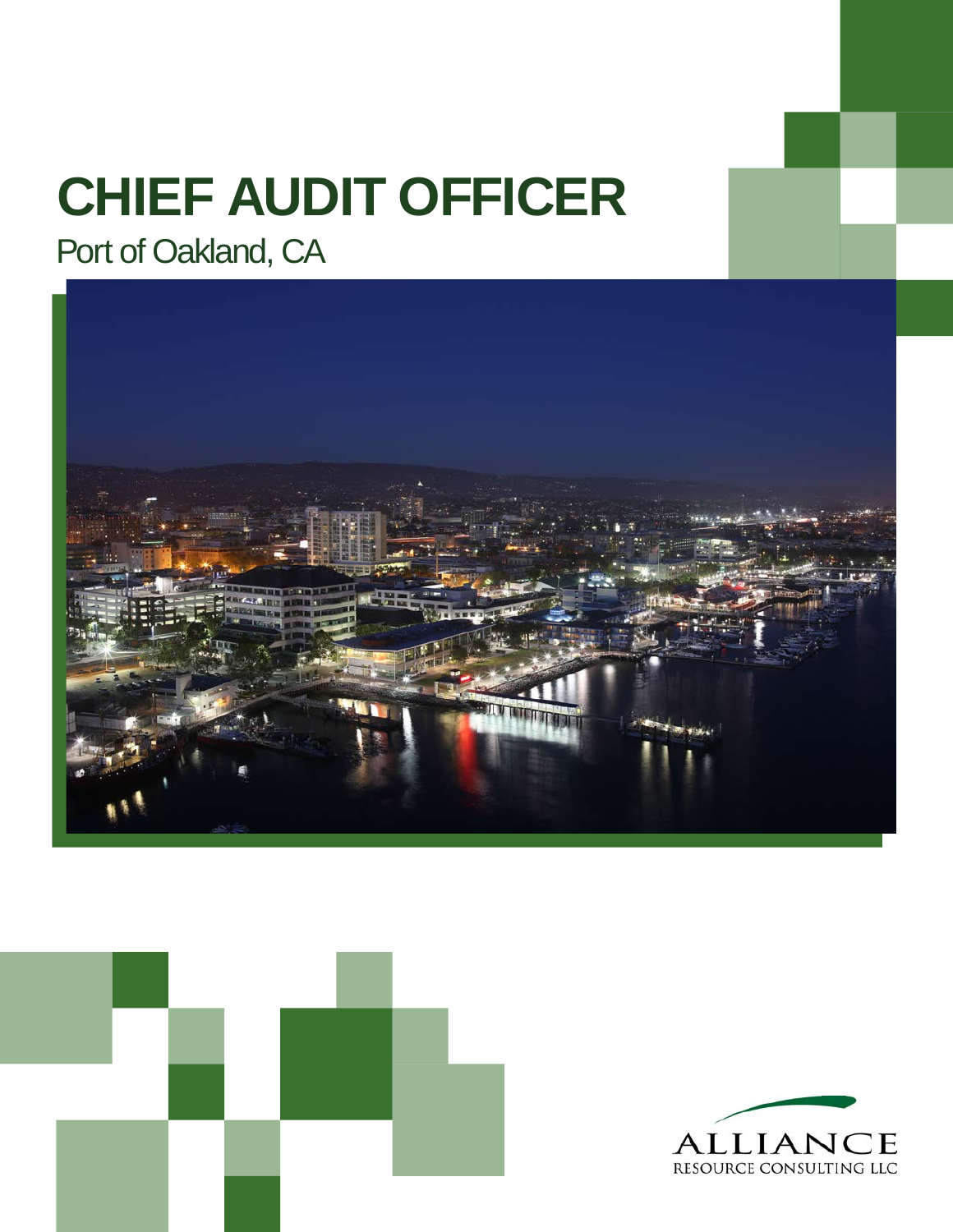#### **ALLIANCE** RESOURCE CONSULTING LLC



THANKS FOR X OAK See you again soon.



#### **THE PORT OF OAKLAND**

The Port of Oakland includes the Oakland seaport, Oakland International Airport, and 20 miles of waterfront. The Oakland seaport is among the top ten busiest container ports in the U.S.; Oakland International Airport is the second largest San Francisco Bay Area airport offering over 375 daily passenger and cargo flights; and the Port's real estate includes commercial developments such as Jack London Square and hundreds of acres of public parks and conservation areas. The Port employs approximately 500 individuals and has annual revenues of \$359 million. Together, through Port operations and those of its tenants and users, the Port generates more than 73,000 jobs in the region and is connected to nearly 827,000 jobs across the United States. The Port of Oakland was established in 1927 and is an independent department of the City of Oakland.

For more information, visit the Port's website at [www.portofoakland.com](http://www.portofoakland.com)

### **THE COMMUNITY**

Nestled in between the San Francisco Bay and the California coastal mountains, the City of Oakland has a rich history, diverse culture and expanding local economy. Its temperate Bay Area climate - rated the best in the nation - combined with a vast network of arts, entertainment, recreational and educationally-enriching amenities make Oakland a thriving setting for its 447,000 residents and a tourist destination for thousands of visitors annually. The City's diverse landscape is a lively urban-suburban mix of beautiful hillside residential neighborhoods, a large stock of historic homes and buildings, two lakes and the Oakland Estuary.

Oakland is also one of the nation's most diverse cities, with residents speaking nearly 125 different languages and dialects. Oakland's diversity is also reflected in more than 600 year-round cultural fairs and events citywide. Other recreational, cultural and entertainment activities take place in 106 parks, Lake Merritt, Jack London Square, Knowland Park Zoo, the Oakland Museum of California and the Paramount Theater, among other welcoming venues.

#### **THE CHIEF AUDIT OFFICER**

In this executive management position, the Chief Audit Officer is charged with directing an independent comprehensive program responsible for performing operational and financial internal auditing within all offices of the Port, including: examining and evaluating all Port operations to ensure compliance with applicable laws and regulations and Port policies and procedures; identifying opportunities to institute and strengthen internal controls to promote operating efficiencies and prevent financial losses, and to detect fraudulent activities; offering sound recommendations to responsible managers for corrective action; and, reporting findings, recommendations, and corrective actions taken to senior management and the Board of Port Commissioners. The Chief Audit Officer and members of the audit staff are authorized to have full, unrestricted access to Port records, property, and personnel, and this position reports to the Board of Port Commissioners as one of its direct reports.

The main responsibilities of the Chief Audit Officer are:

- Develops and executes a comprehensive audit program to audit and evaluate the internal controls and operations in Port departments to safeguard Port assets from loss and improve the efficiency and effectiveness of Port operations.
- Establishes policies for the internal auditing activity and directs its technical and administrative functions, including defining the nature, frequency, scope, objectives, and detailed procedures to be utilized in the conduct of each audit.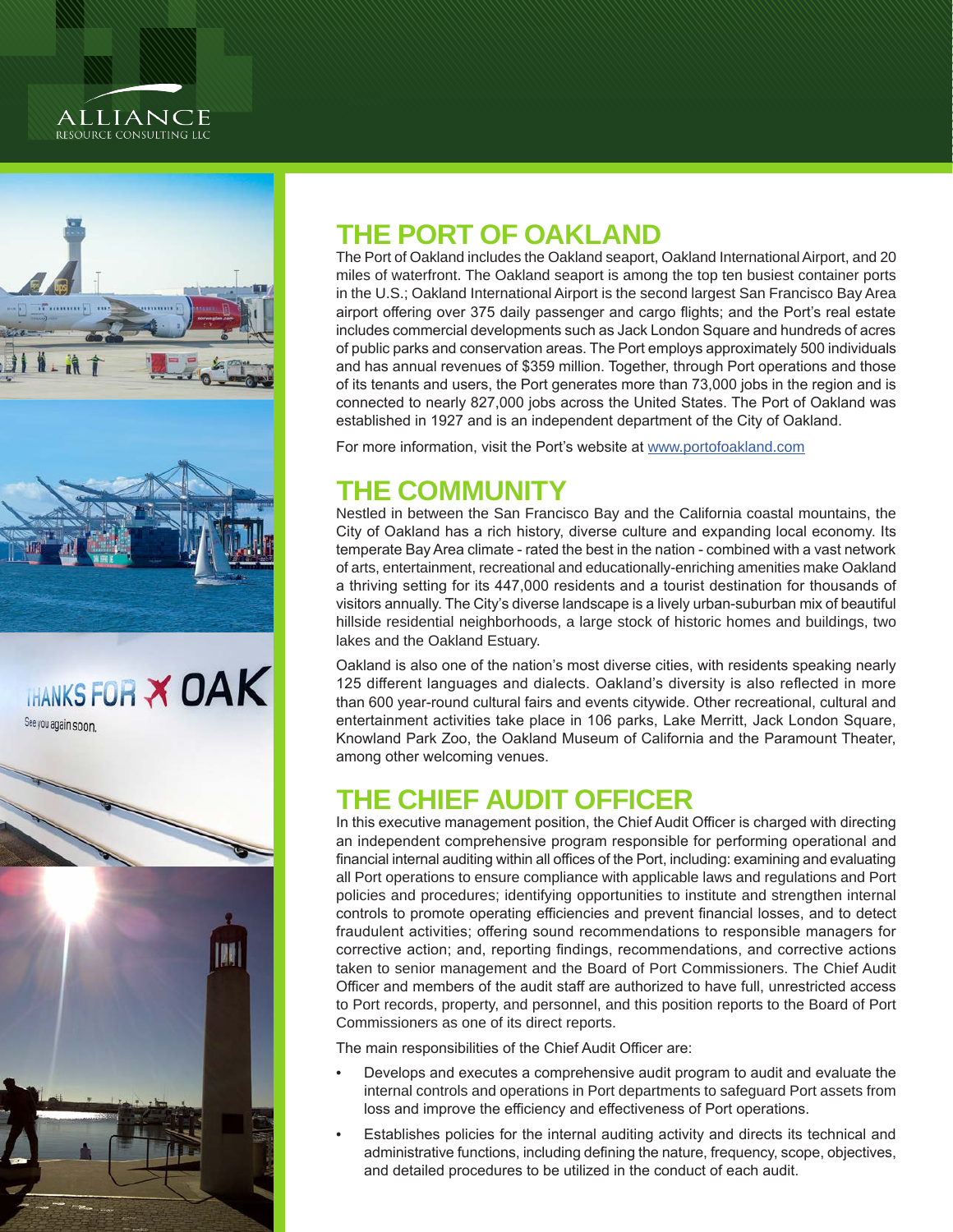## Port of Oakland, CA **CHIEF AUDIT OFFICER**

- Performs audits as a working-level manager and directs and supervises the activities of internal audit staff in the performance of the internal audit function, including assignment and oversight of work, development of staff, training, and formal review of performance.
- Coordinates audit engagements with department managers to schedule and explain the audit plan, review results, and discuss recommendations for corrective actions.
- Reviews and evaluates departmental procedures and records for their adequacy to accomplish intended objectives, for adequate managerial and internal accounting controls to protect Port assets from loss, and for compliance with Port policies and procedures and with applicable laws and regulations.
- Analyzes audit findings and evaluates their significance, writes the formal audit report with recommendations for improvements, and presents it to senior management and to the Executive Director and the Board of Port Commissioners.
- Appraises the adequacy of the action taken by operating management to correct reported deficient conditions; accepts adequate corrective action; performs continuing reviews with appropriate management personnel on action considered to be inadequate until there has been a satisfactory resolution of the matter.

#### **THE IDEAL CANDIDATE**

The ideal Chief Audit Officer have outstanding leadership skills and will understand the Port's complex operations and organizational structure. In addition, he/she will have a combination of public and private sector audit experience and possess the following expertise and attributes:

- A seasoned professional with hands on experience in the profession's core competencies (accounting, auditing, investigation and information technology). Also someone who has demonstrated success in working collaboratively with a variety of audience in a public setting.
- Has in-depth experience conducting concession contract audits and performance audits. Able to deal with complex accounting issues and communicate effectively with tenants, staff, the Board of Port Commissioners, chief financial officers and controllers.
- A forward and strategic thinker knowledgeable of the principles and practices of auditing all business functions, including electronic data processing, financial management and accounting principles, and the unique operations of airport, maritime, and commercial real estate.
- The ability to define management issues and analyze problems; and provide a wide range of in depth analysis to Port problems and the appropriate solutions to the Board of Port Commissioners and Port executives.
- Communicates effectively, makes timely decisions, and maintains effective working relationships within the Port, while simultaneously maintaining independence and objectivity, including negotiating persuasively but diplomatically for needed changes.

#### **TOP PRIORITIES**

The top areas of focus for the new Chief Audit Officer are:

- *• Best Practices*  Stay abreast of current best practices. Review the Port's current audit process and improve where needed.
- **• Concession Contract Audits** Approximately 60% of the Chief Audit Officer's time is spent conducting about 20 to 25 concessions audit a year. The new Chief Audit Officer must be able to hit the ground running and continue to complete these audits.
- *• Transparency and Accountability* The Port is committed to upholding its stakeholders' trust by adhering to the highest ethical standards of business conduct and promoting a culture of transparency and accountability. In doing so, the management of the Port recognizes its responsibility to create an environment in which suspected acts of impropriety are brought forward timely without fear of retaliation, and a process that ensures appropriate, consistent, and timely institutional response to all reports of improprieties. The Whistleblower Hotline (Hotline) is part of the Board-adopted program that supports the foregoing commitment. The Chief Audit Officer will manage the program and appoint dedicated staff to operate this in conjunction with EthicsPoint, a third-party independent provider.